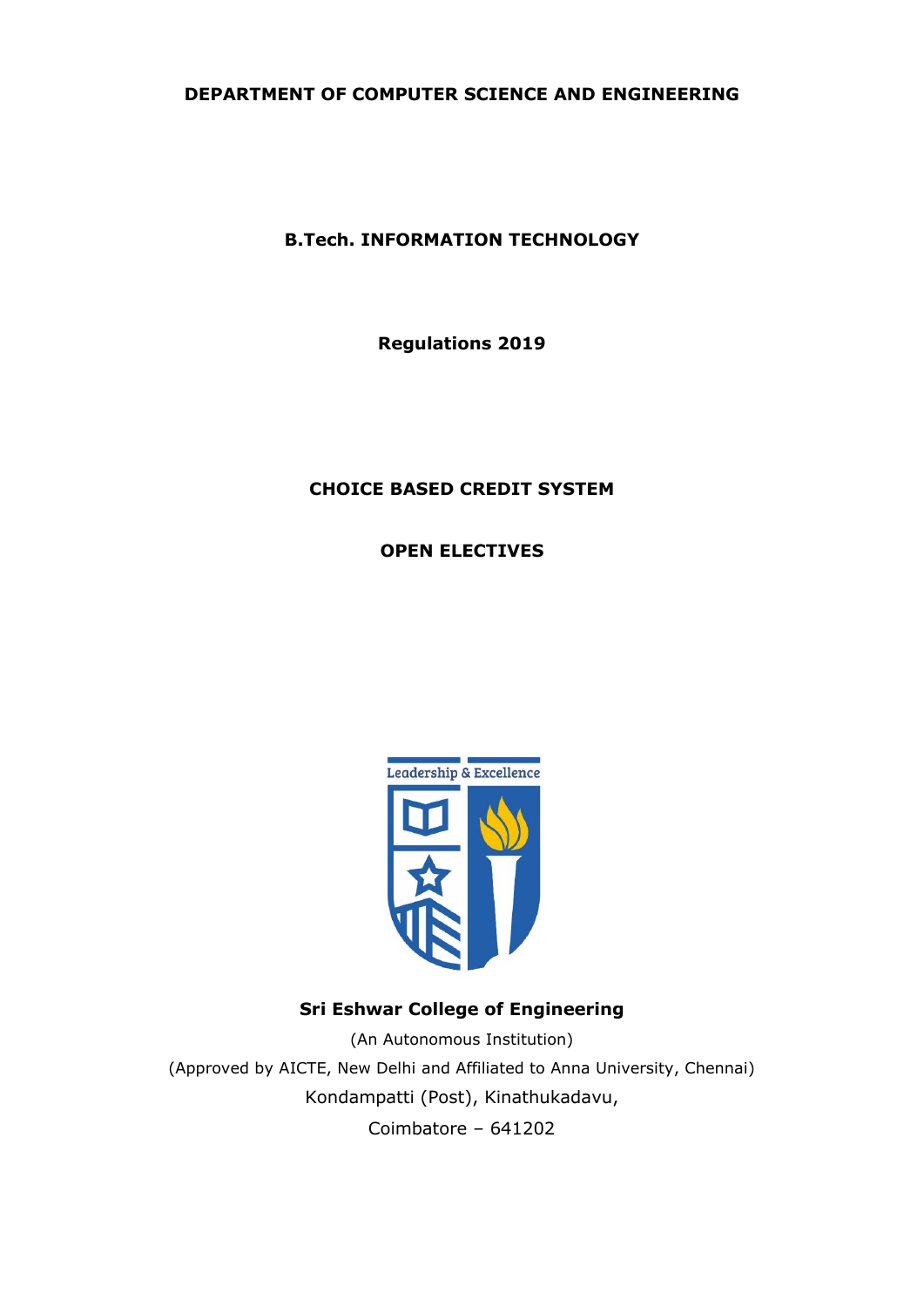# **B.Tech. INFORMATION TECHNOLOGY**

| SI.<br>No. | <b>Course</b><br>Code | <b>Course Title</b>                             | Category  | <b>Contact</b><br><b>Periods</b> |   |          | P        | C |
|------------|-----------------------|-------------------------------------------------|-----------|----------------------------------|---|----------|----------|---|
| 1.         | U19IT601              | Introduction to Software Engineering            | <b>OE</b> |                                  | 3 | 0        | $\Omega$ | 3 |
| 2.         | U19IT602              | Web Programming                                 | <b>OE</b> | 3                                | 3 | $\Omega$ | $\Omega$ | 3 |
| 3.         | U19IT603              | <b>Basics of Software Testing</b>               | 0E        | 3                                | 3 | 0        | $\Omega$ | 3 |
| 4.         | U19IT604              | Introduction to Blockchain Technology           | <b>OE</b> | 3                                | 3 | 0        | 0        | 3 |
| 5.         | U19IT605              | Soft Computing Techniques                       | OF        | 3                                | 3 | 0        | 0        | 3 |
| 6.         | U19IT606              | Fundamentals of IT Infrastructure<br>Management | OF        | 3                                | 3 | 0        | $\Omega$ | 3 |
| 7.         | U19IT607              | Mobile Application Development                  | OF        | 3                                | 3 | 0        | 0        | 3 |
| 8.         | U19IT608              | Introduction to Computer Networks               | <b>OE</b> | 3                                | 3 | 0        |          | 3 |

## **OPEN ELECTIVES**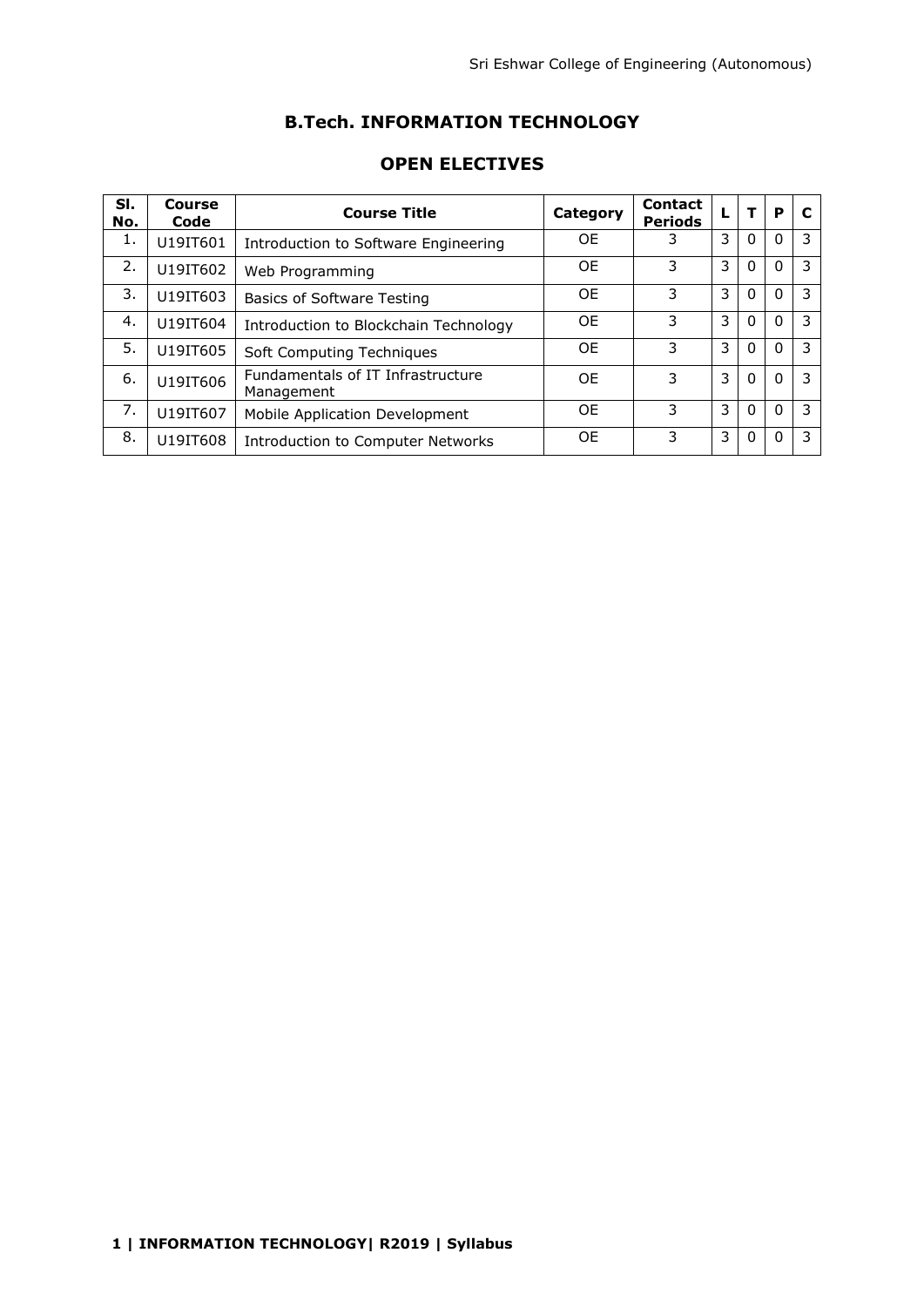| U19IT601              |                 | P<br><b>INTRODUCTION TO SOFTWARE ENGINEERING</b><br>3<br>$\mathbf{0}$<br>$\mathbf o$                   | C<br>3         |
|-----------------------|-----------------|--------------------------------------------------------------------------------------------------------|----------------|
|                       |                 | After completion of this course, the students will be able to                                          |                |
|                       | CO <sub>1</sub> | <b>(Apply)</b> Apply appropriate software engineering model for a given<br>development scenario.       | K <sub>3</sub> |
| <b>Outcomes</b>       | CO <sub>2</sub> | (Apply) Apply appropriate requirement engineering techniques for real<br>time projects.                | K <sub>3</sub> |
|                       | CO <sub>3</sub> | <b>(Evaluate)</b> Compare and choose the suitable design models for the given<br>application scenario. | K3             |
|                       | CO4             | <b>(Apply)</b> Apply the testing principles to software project development.                           | K <sub>3</sub> |
|                       | CO <sub>5</sub> | (Apply)Apply the estimation techniques for software<br>project<br>management.                          | K3             |
| <b>MODULEI</b>        |                 | <b>SOFTWARE PRODUCT AND PROCESS</b>                                                                    | 9              |
|                       |                 | Introduction to Software Engineering, Software Process, Perspective and Specialized Process Models -   |                |
|                       |                 | System Engineering – Computer Based System – Business Process Engineering Overview – Product           |                |
| Engineering Overview. |                 |                                                                                                        |                |
| <b>MODULEII</b>       |                 | <b>REQUIREMENTS ANALYSIS</b>                                                                           | 9              |
|                       |                 | Software Requirements: Functional and Non-Functional, User requirements, System requirements -         |                |
|                       |                 | Software Requirements Document - IEEE Standards for SRS - Requirement Engineering Process:             |                |

### requirements validation. **MODULE III SOFTWARE DESIGN 9**

Design process: Design Concepts, Quality-Design Model, Heuristics - Architectural Design: Architectural styles-Architectural Mapping using Data Flow - Performing User interface design: Interface analysis and design models-Component level Design.

Feasibility Studies, Requirements elicitation – Requirements analysis modeling techniques –

### **MODULE IV TESTING AND MAINTENANCE 9**

Software testing fundamentals – Testing Strategies: White box testing – control structure testing, black box testing – Unit Testing, Integration Testing, Acceptance Testing –Regression Testing, Validation Testing, System Testing and Debugging – Software Implementation Techniques: Coding practices – Refactoring – Reverse and Forward Engineering.

### **MODULE V PROJECT MANAGEMENT 9**

Software Project Management: Estimation – LOC, FP Based Estimation, Make/Buy Decision COCOMO Model – Project Scheduling – Scheduling, Earned Value Analysis Planning – Project Plan, Planning Process, RFP Risk Management – Identification, Projection - Risk Management-Risk Identification-RMMM Plan-CASE TOOLS

### **TOTAL : 45 Hours**

### **TEXTBOOKS**

- 1 R.S. Pressman, "Software Engineering A Practitioner's Approach", Eighth Edition, McGraw Hill International Edition, 2015.
- 2 Ian Sommerville, —"Software Engineering", 10th Edition, Pearson Education, 2016.

### **REFERENCES**

- 1 Ronald J. Leach, "Introduction to Software Engineering", CRC Press, 2016.
- 2 Rod Stephens "Beginning Software Engineering", John Wiley & Sons, 2015.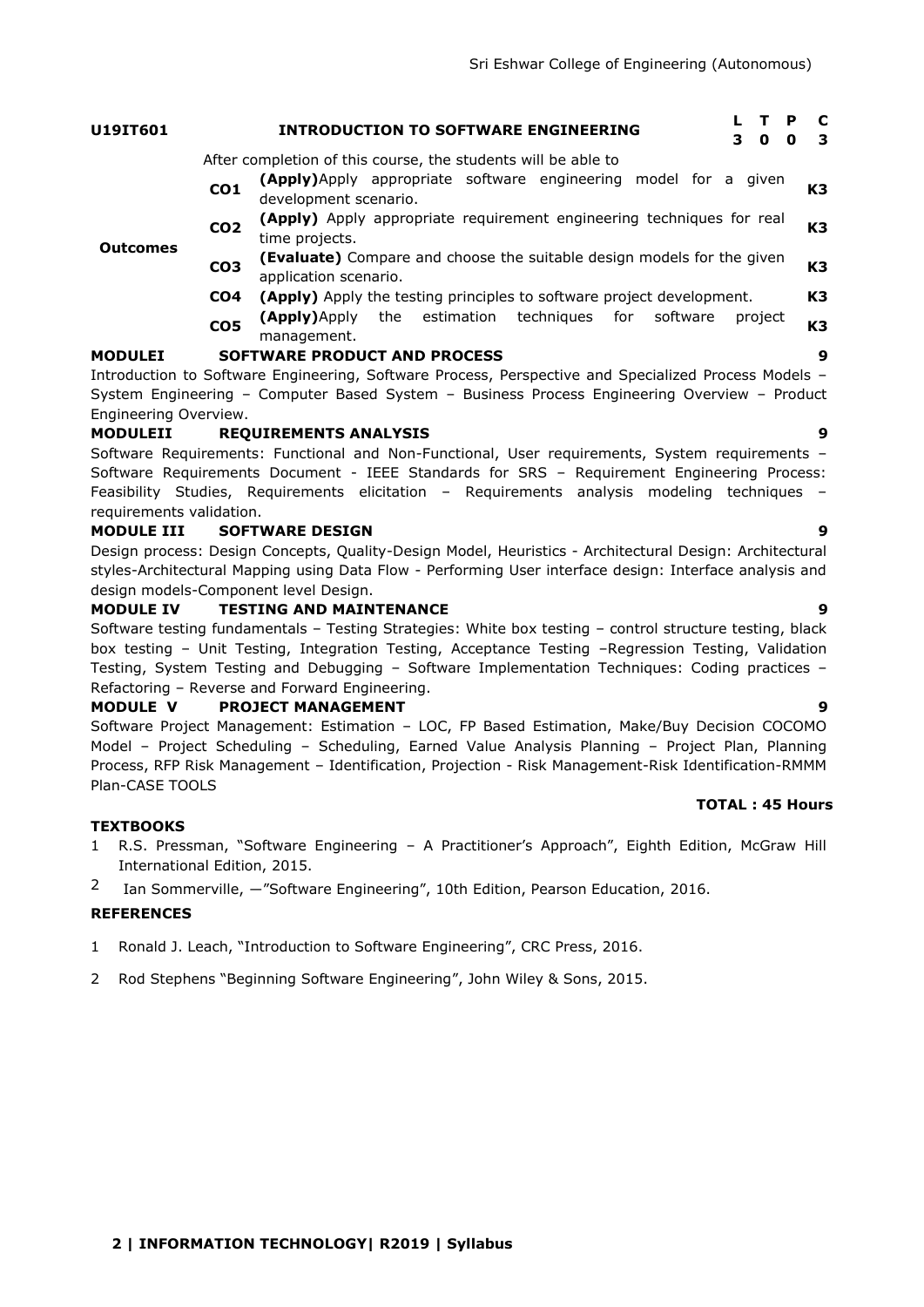### **U19IT602 WEB PROGRAMMING <sup>L</sup> <sup>T</sup> <sup>P</sup> <sup>C</sup> 3 0 0 3** After completion of this course, the students will be able to **CO1 (Apply)** Understand and apply the features of object oriented programming paradigm and Java Semantics **K3**

- **CO2 (Apply)** Understand and apply the concepts of Client side programming **K3**
- **CO3 (Apply)** Understand and apply the concepts of Server Side Programming **K3**
	- **CO4 (Apply)** Understand and apply the features of PHP frameworks and project development using MVC Architecture **K3**
	- **CO5 (Apply)** Use relevant Web Frameworks along with web services for **EXAMPLY** USE TELEVANT WED TRANSPORTS AIDING WITH WED SETVICES TO **K3**<br>application building and deployment

# **MODULEI WEB FUNDAMENTALS 10**

**Outcomes**

Web Essentials: Clients, Servers and Communication – The Internet – Basic Internet protocols – World wide web – HTTP Request Message – HTTP Response Message – Web Clients – Web Servers – HTML5 – Tables – Lists – Image – HTML5 control elements – Semantic elements – Drag and Drop – Audio – Video controls - CSS3 – Inline, embedded and external style sheets – Rule cascading – Inheritance – Backgrounds – Border Images – Colors – Shadows – Text – Transformations – Transitions – Animations **MODULEII CLIENT SIDE SCRIPTING LANGUAGE 8**

Java Script: An introduction to JavaScript-JavaScript DOM Model-Date and Objects,- Regular Expressions- Exception Handling-Validation-Built-in objects-Event HandlingDHTML with JavaScript

# **MODULE III SERVER SIDE PROGRAMMING 10**

Servlets: Java Servlet Architecture- Servlet Life Cycle- Form GET and POST actionsSession Handling-Understanding Cookies- Installing and Configuring Apache Tomcat Web Server- DATABASE CONNECTIVITY: JDBC perspectives, JDBC program example - JSP: Understanding Java Server Pages-JSP Standard Tag Library (JSTL)-Creating HTML forms by embedding JSP code.

# **MODULE IV PHP and XML 9**

Functions: Built-in Functions, User defined functions – Function Prototypes –Recursion – Command Line Argument -Arrays and Functions – Strings and Functions. Pointers: Declaration – Pointer operators – Pointer arithmetic -Passing Pointers to a Function – Pointers and one dimensional arrays - Dynamic Memory Allocation

# **MODULE V INTRODUCTION TO AJAX and WEB SERVICES 8**

AJAX: Ajax Client Server Architecture-XML Http Request Object-Call Back Methods; Web Services: Introduction- Java web services Basics – Creating, Publishing, Testing and Describing a Web services (WSDL)-Consuming a web service, Database Driven web service from an application –SOAP.

## **TOTAL : 45 Hours**

# **TEXTBOOKS**

1 Deitel and Deitel and Nieto, —Internet and World Wide Web - How to ProgramII, Prentice Hall, 5th Edition, 2011.

# **REFERENCES**

- 1 Stephen Wynkoop and John Burke ―Running a Perfect Website‖, QUE, 2nd Edition,1999.
- 2 Chris Bates, Web Programming Building Intranet Applications, 3rd Edition, Wiley Publications, 2009.
- 3 Jeffrey C and Jackson, —Web Technologies A Computer Science Perspectivell, Pearson Education, 2011.
- 4 Gopalan N.P. and Akilandeswari J., ―Web Technology‖, Prentice Hall of India, 2011.
- 5 UttamK.Roy, ―Web Technologies‖, Oxford University Press, 2011.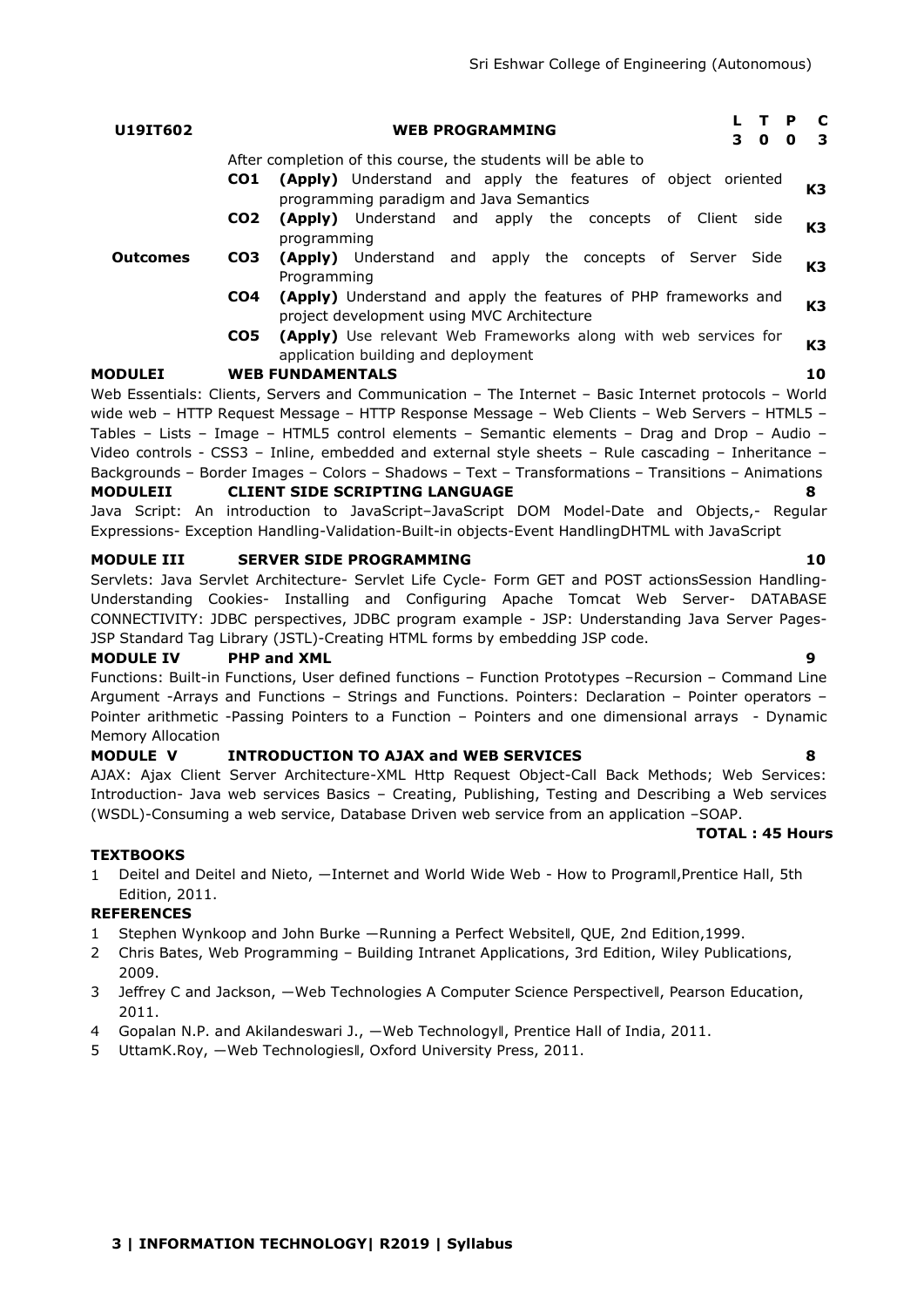| U19IT603        | <b>BASICS OF SOFTWARE TESTING</b><br>3                                                                                                          | $\bullet$ | Р<br>O | - C<br>- 3 |  |  |
|-----------------|-------------------------------------------------------------------------------------------------------------------------------------------------|-----------|--------|------------|--|--|
|                 | After completion of this course, the students will be able to                                                                                   |           |        |            |  |  |
|                 | <b>(Apply)</b> Define the test cases which are suitable for a software<br>CO1<br>development for different domain.                              |           |        | K3         |  |  |
| <b>Outcomes</b> | CO2 (Apply) Explain fundamental concepts in software testing, strategies<br>K3<br>and methods for a software development for different domains. |           |        |            |  |  |
|                 | (Apply) Determine the suitable tests to be carried out.<br>CO3                                                                                  |           |        | K3         |  |  |
|                 | (Apply) Design test cases and prepare a test plan document.<br>CO4                                                                              |           |        | K3         |  |  |
|                 | <b>CO5</b> (Apply) Describe the usage of the automatic testing tools.                                                                           |           |        | K3         |  |  |
| <b>MODULEI</b>  | <b>FUNDAMENTALS OF TESTING</b>                                                                                                                  |           |        | 9          |  |  |
|                 | Testing as an Engineering Activity - Testing as a Process - Basic definitions - Software Testing                                                |           |        |            |  |  |

Principles – The Tester's Role in a Software Development Organization – Origins of Defects – Cost of defects – Defect Classes – The Defect Repository and Test Design – Defect Examples – Developer/Tester Support of Developing a Defect Repository.

## **MODULEII TEST CASE DESIGN STRATEGIES 9**

Test case Design Strategies – Using Black Box Approach to Test Case Design – Random Testing – Requirements based testing – Boundary Value Analysis – Equivalence Class Partitioning – State-based testing – Cause-effect graphing – Compatibility testing – user documentation testing – domain testing – Using White Box Approach to Test design – static testing vs. structural testing – code functional testing – Coverage and Control Flow Graphs – Covering Code Logic – Paths – code complexity testing – Evaluating Test Adequacy Criteria

## **MODULE III LEVELS OF TESTING 9**

The need for Levers of Testing – Unit Test – Unit Test Planning – Designing the Unit Tests – The Test Harness – Running the Unit tests and Recording results – Integration tests – Designing Integration Tests –System Testing – Acceptance testing – Performance testing – Regression Testing – Internationalization testing – Ad-hoc testing – Alpha, Beta Tests – Usability and Accessibility testing – Configuration testing – Compatibility testing – Website testing.

## **MODULE IV TEST MANAGEMENT 9**

People and organizational issues in testing – Organization structures for testing teams – testing services – Test Planning – Test Plan Components – Test Plan Attachments – Locating Test Items – test management – test process – Reporting Test Results – The role of three groups in Test Planning and Policy Development – Introducing the test specialist – Skills needed by a test specialist – Building a Testing Group.

## **MODULE V TEST AUTOMATION 9**

Software test automation – skill needed for automation – scope of automation – design and architecture for automation – requirements for a test tool – challenges in automation – Test metrics and measurements – project, progress and productivity metrics.

## **TEXTBOOKS**

- 1 Paul C. Jorgensen, "Software Testing: A Craftsman's Approach", Fourth Edition, CRC Press, 2013.
- $\mathcal{P}$ Srinivasan Desikan and Gopalaswamy Ramesh, "Software Testing – Principles and Practices", Pearson Education, 2006.
- 3 Ilene Burnstein, "Practical Software Testing", Springer International Edition, 2003.

# **REFERENCES**

- 1 Ali Mili, FairouzChier, "Software Testing: Concepts and Operations", Wiley, 2015.
- 2 Dorothy Graham, Mark Fewster, "Experiences of Test Automation: Case Studies of Software Test Automation", Pearson Education, 2012.
- 3 Aditya P. Mathur, "Foundations of Software Testing \_ Fundamental Algorithms and Techniques", Dorling Kindersley (India) Pvt. Ltd., Pearson Education, 2008.

# **4 | INFORMATION TECHNOLOGY| R2019 | Syllabus**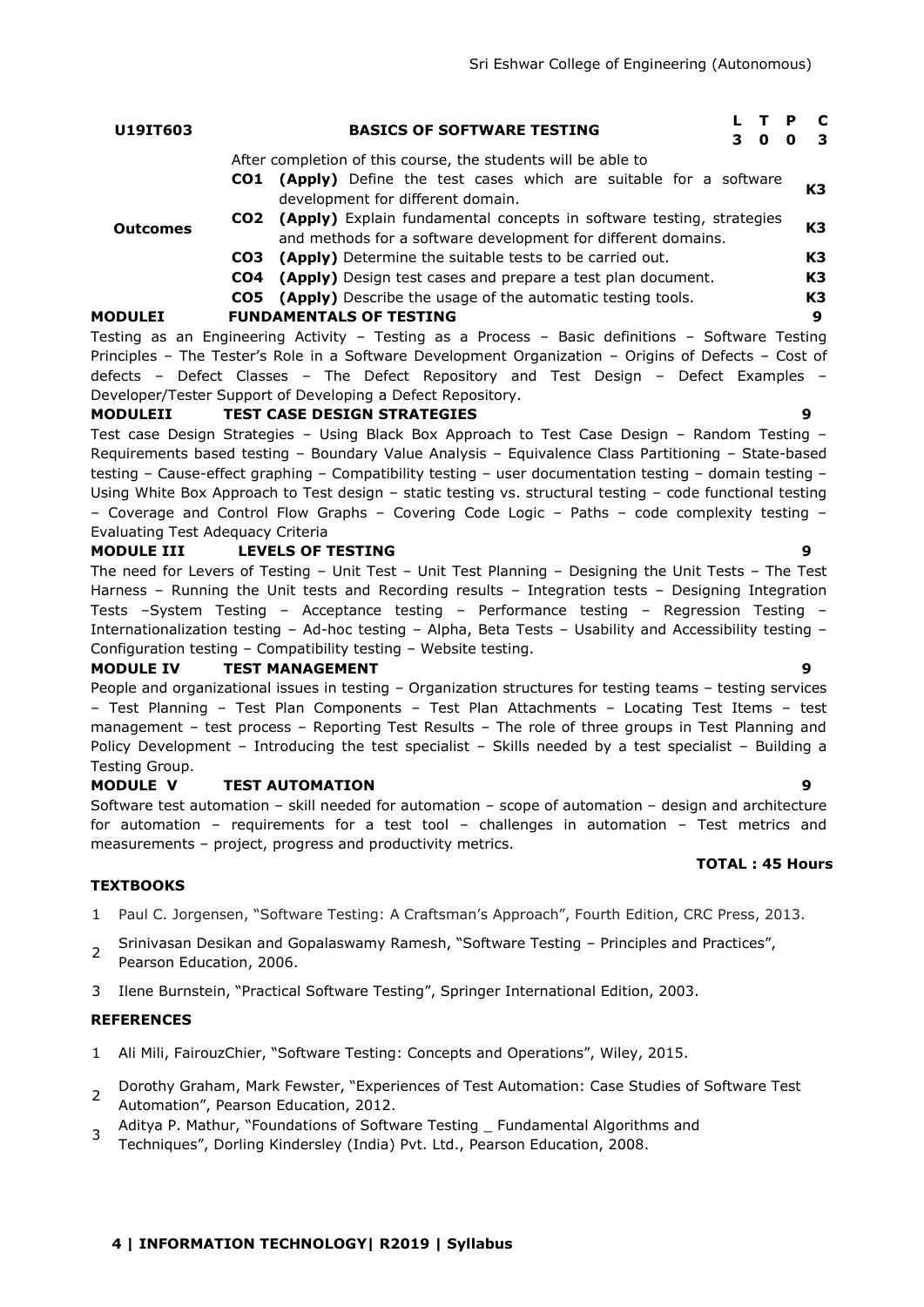| U19IT604                                                                                           |                 | <b>INTRODUCTION TO BLOCKCHAIN TECHNOLOGY</b> |                                                                                                                                     |     |                        |  | 3. | 0          | P<br>O | <b>C</b><br>-3 |    |
|----------------------------------------------------------------------------------------------------|-----------------|----------------------------------------------|-------------------------------------------------------------------------------------------------------------------------------------|-----|------------------------|--|----|------------|--------|----------------|----|
|                                                                                                    |                 |                                              | After completion of this course, the students will be able to                                                                       |     |                        |  |    |            |        |                |    |
|                                                                                                    |                 |                                              | <b>CO1</b> (Apply) Describe and explain blockchain technology                                                                       |     |                        |  |    |            |        |                | K3 |
|                                                                                                    | CO <sub>2</sub> | Technoloav.                                  | (Apply) Understand emerging abstract models for                                                                                     |     |                        |  |    | Blockchain |        |                | K3 |
| <b>Outcomes</b>                                                                                    | CO <sub>3</sub> |                                              | (Apply) Understand the process of Cryptocurrencies issuance, proof-<br>of-work and alternative consensus mechanisms and transaction |     |                        |  |    |            |        |                | K3 |
|                                                                                                    | CO <sub>4</sub> |                                              | (Apply)Familiarise<br>Cryptocurrency ECOSYSTEM                                                                                      | the | functional/operational |  |    | aspects    | of     |                | K3 |
|                                                                                                    | CO <sub>5</sub> |                                              | (Apply) Integrate ideas from various domains and implement them<br>using block chain technologyin different perspectives.           |     |                        |  |    |            |        |                | K3 |
| <b>MODULE I</b>                                                                                    |                 | <b>Basics of Blockchain</b>                  |                                                                                                                                     |     |                        |  |    |            |        | 9              |    |
| Distributed Database, Two General Problem, Byzantine General problem and Fault Tolerance, Hadoop   |                 |                                              |                                                                                                                                     |     |                        |  |    |            |        |                |    |
| Distributed File System, Distributed Hash Table, ASIC resistance, Turing Complete. • Cryptography: |                 |                                              |                                                                                                                                     |     |                        |  |    |            |        |                |    |
| Hash function, Digital Signature - ECDSA, Memory Hard Algorithm, Zero Knowledge Proof.             |                 |                                              |                                                                                                                                     |     |                        |  |    |            |        |                |    |

## **MODULE II Blockchain 9**

Introduction, Advantage over conventional distributed database, Blockchain Network, Mining Mechanism, Distributed Consensus, Merkle Patricia Tree, Gas Limit, Transactions and Fee, Anonymity, Reward, Chain Policy, Life of Blockchain application, Soft & Hard Fork, Private and Public blockchain.

### **MODULE III Distributed Consensus 9**

Nakamoto consensus, Proof of Work, Proof of Stake, Proof of Burn, Difficulty Level, Sybil Attack, Energy utilization and alternate.

### **MODULE IV Cryptocurrency 9**

History, Distributed Ledger, Bitcoin protocols - Mining strategy and rewards, Ethereum - Construction, DAO, Smart Contract, GHOST, Vulnerability, Attacks, Sidechain, Namecoin

### **MODULE V Cryptocurrency Regulation 9**

Stakeholders, Roots of Bit coin, Legal Aspects-Crypto currency Exchange, Black Market and Global Economy. **Applications:** Internet of Things, Medical Record Management System, Domain Name Service and future of Blockchain.

### **TEXTBOOKS**

- 1 Arvind Narayanan, Joseph Bonneau, Edward Felten, Andrew Miller and Steven Goldfeder, Bitcoin and Cryptocurrency Technologies: A Comprehensive Introduction, Princeton University Press (July 19, 2016).
- $2^{\circ}$ Imran Bashir, "Mastering Blockchain - Distributed ledgers, decentralization and smart contracts explained", Packt Publishing Ltd., Second Edition, 2017.

### **REFERENCES**

- 1 Andreas M. Antonopoulos,Antonopoulos, Mastering Bitcoin: Unlocking Digital Cryptocurrencies ,
- O'Reilly Media, Inc., December 2014
- 2 [BikramadityaSinghal,](https://www.amazon.in/s/ref=dp_byline_sr_book_1?ie=UTF8&field-author=Bikramaditya+Singhal&search-alias=stripbooks) Gautama, [PriyansuSekhar Panda](https://www.amazon.in/s/ref=dp_byline_sr_book_3?ie=UTF8&field-author=Priyansu+Sekhar+Panda&search-alias=stripbooks),"Beginning Blockchain: A Beginner's Guide to Building Blockchain Solutions", Apress.
- 3 DR. Gavin Wood, "ETHEREUM: A Secure Decentralized Transaction Ledger", Yellow paper.2014.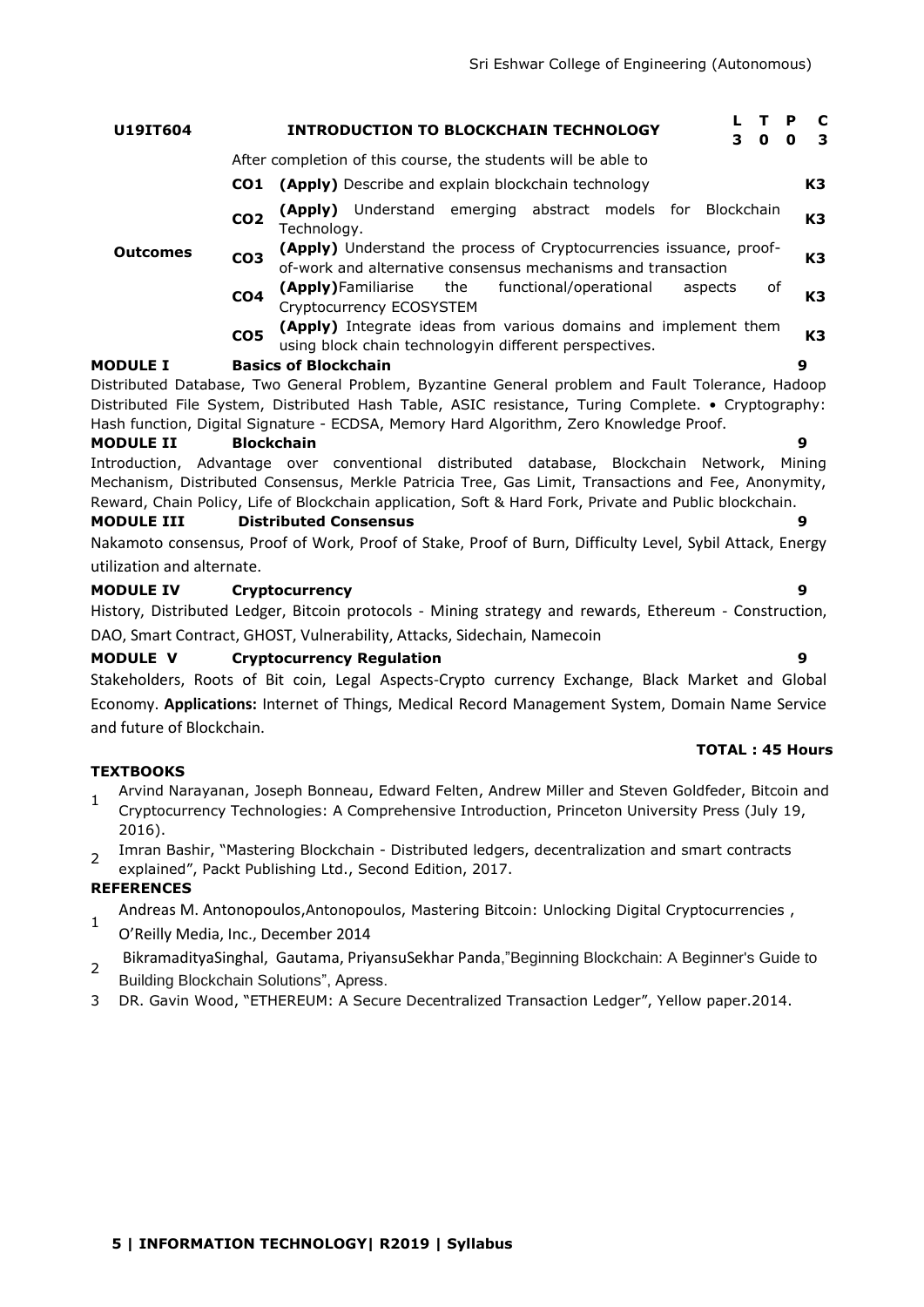| U19IT605                                                       |                 | <b>SOFT COMPUTING TECHNIQUES</b>                                                                                                                                                                                                                                                                                                                                                                                                                                                                          | 3 | т<br>$\mathbf{o}$ | P<br>0 | C<br>3         |
|----------------------------------------------------------------|-----------------|-----------------------------------------------------------------------------------------------------------------------------------------------------------------------------------------------------------------------------------------------------------------------------------------------------------------------------------------------------------------------------------------------------------------------------------------------------------------------------------------------------------|---|-------------------|--------|----------------|
|                                                                |                 | After completion of this course, the students will be able to                                                                                                                                                                                                                                                                                                                                                                                                                                             |   |                   |        |                |
|                                                                | CO <sub>1</sub> | (Understand) Understand human intelligence and AI                                                                                                                                                                                                                                                                                                                                                                                                                                                         |   |                   |        | K2             |
|                                                                | CO <sub>2</sub> | (Understand) Generalize basics of Fuzzy logic and neural networks                                                                                                                                                                                                                                                                                                                                                                                                                                         |   |                   |        | K <sub>2</sub> |
| <b>Outcomes</b>                                                | CO <sub>3</sub> | (Understand) Discuss the ideas of fuzzy sets, fuzzy logic and use of<br>heuristics based on human experience                                                                                                                                                                                                                                                                                                                                                                                              |   |                   |        | K2             |
|                                                                | CO <sub>4</sub> | (Apply) Examine with genetic algorithms and other random search<br>procedures useful while seeking global optimum in self-learning situations                                                                                                                                                                                                                                                                                                                                                             |   |                   |        | K <sub>3</sub> |
|                                                                | CO <sub>5</sub> | (Apply) Experiment some familiarity with current research problems and<br>research methods in Soft Computing Techniques.                                                                                                                                                                                                                                                                                                                                                                                  |   |                   |        | K <sub>3</sub> |
| <b>MODULEI</b>                                                 |                 | <b>INTRODUCTION TO SOFT COMPUTING</b>                                                                                                                                                                                                                                                                                                                                                                                                                                                                     |   |                   |        | 9              |
| <b>MODULEII</b>                                                |                 | Introduction of soft computing, soft computing vs. hard computing, various types of soft computing<br>techniques, Fuzzy Computing, Neural Computing, Genetic Algorithms, Associative Memory, Adaptive<br>Resonance Theory, Classification, Clustering, Bayesian Networks<br><b>ARTIFICIAL NEURAL NETWORKS</b><br>Neural Network: Biological and Artificial Neuron, Neural Networks, Supervised and Unsupervised<br>Learning. Single Layer Perceptron - Multilayer Perceptron - Back propagation Learning. |   |                   |        | 9              |
| <b>MODULE III</b><br>Approximate Reasoning<br><b>MODULE IV</b> |                 | <b>FUZZY SYSTEMS</b><br>Introduction to Fuzzy Logic, Classical Sets and Fuzzy Sets - Classical Relations and Fuzzy Relations -<br>Membership Functions -Defuzzification - Fuzzy Arithmetic and Fuzzy Measures -Fuzzy Rule Base and<br><b>GENETIC ALGORITHMS</b><br>Basic Concepts- Working Principles -Encoding- Fitness Function - Reproduction -Inheritance Operators<br>- Cross Over - Inversion and Deletion -Mutation Operator                                                                       |   |                   |        | 9<br>9         |
| <b>MODULE V</b>                                                |                 | <b>HYBRID SYSTEMS</b><br>Hybrid Systems -Neural Networks, Fuzzy Logic and Genetic -GA Based Weight Determination - LR-<br>Type Fuzzy Numbers - Fuzzy Neuron - Fuzzy BP Architecture - Learning in Fuzzy BP                                                                                                                                                                                                                                                                                                |   |                   |        | 9              |

### **TEXTBOOKS**

- 1 Herbert Schildt, "C - The Complete Reference", Tata McGraw Hill Publishing Company, New Delhi, 2017.
- 2 N.P.Padhy, S.P.Simon, "Soft Computing with MATLAB Programming", Oxford University Press, 2015.
- 3 J.S.R.Jang, C.T.Sun and E.Mizutani, "Neuro-Fuzzy and Soft Computing", PHI, 2004, Pearson

# Education 2004

- **REFERENCES**
- 1 Jyh-Shing Roger Jang, Chuen-Tsai Sun, EijiMizutani, ―Neuro-Fuzzy and Soft Computing, Prentice-Hall of India, 2002.
- 2 KwangH.Lee, ―First course on Fuzzy Theory and Applications, Springer, 2005.
- 3 George J. Klir and Bo Yuan, ―Fuzzy Sets and Fuzzy Logic-Theory and Applications, Prentice Hall, 1996.
- 4 S.N.Sivanandam , S.N.Deepa, "Principles of Soft Computing", Wiley India Pvt. Ltd., 2nd Edition, 2011.
- 
- **TOTAL : 45 Hours**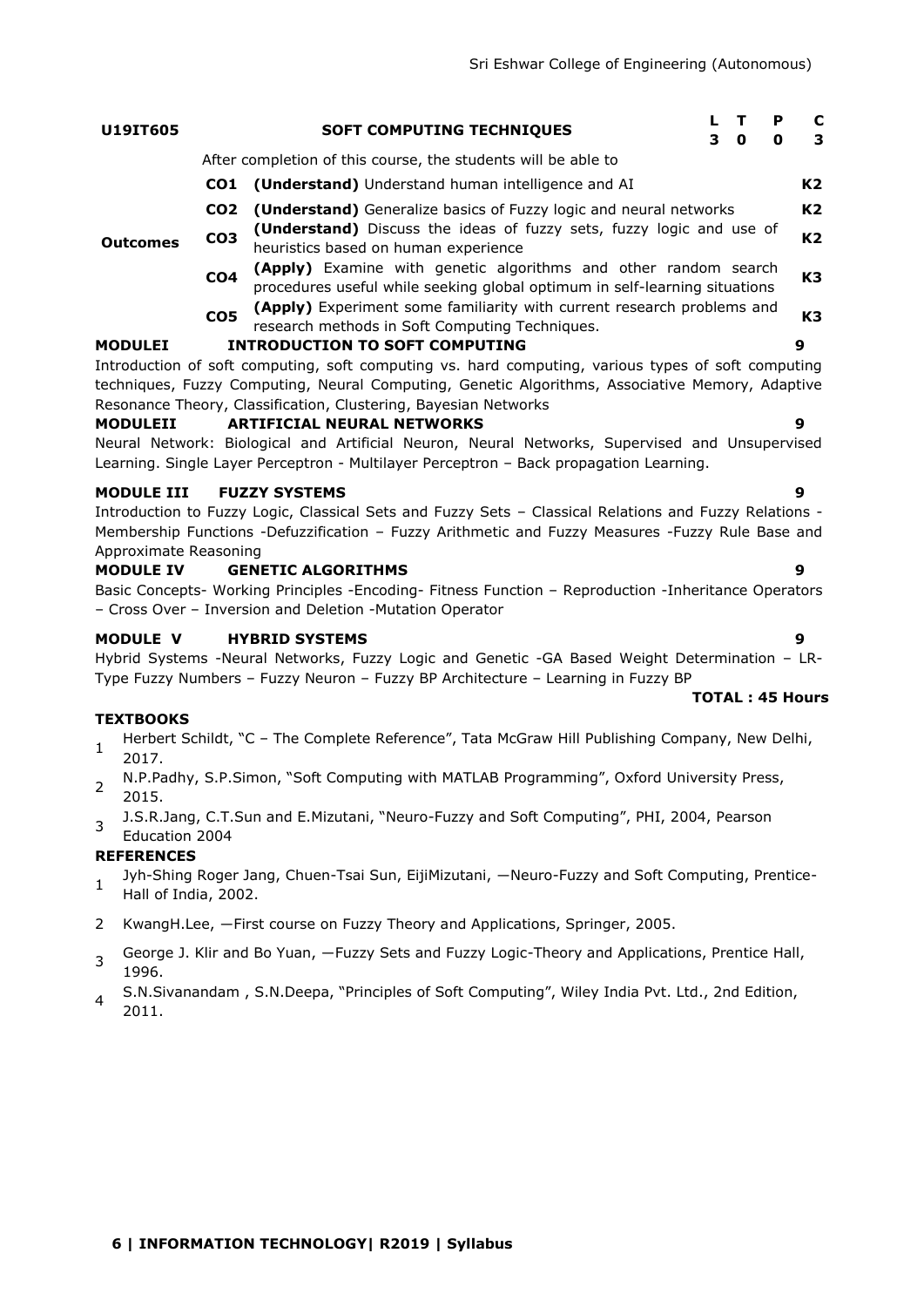| U19IT606                           |                 | т<br>P<br><b>FUNDAMENTALS OF IT INFRASTRUCTURE MANAGEMENT</b><br>3<br>0<br>O                                                                                                                | C<br>3         |
|------------------------------------|-----------------|---------------------------------------------------------------------------------------------------------------------------------------------------------------------------------------------|----------------|
|                                    |                 | After completion of this course, the students will be able to                                                                                                                               |                |
|                                    | CO <sub>1</sub> | (Understand) Understand the basics of IT infrastructure design and<br>ITIL.                                                                                                                 | K2             |
|                                    | CO <sub>2</sub> | (Understand) Distinguish between various<br>Infrastructure<br>IT<br>Management Operations.                                                                                                  | K <sub>2</sub> |
| <b>Outcomes</b>                    | CO <sub>3</sub> | ( <b>Understand</b> ) Understand the strategic methods of storage<br>management in Information Technology.                                                                                  | K <sub>2</sub> |
|                                    | CO <sub>4</sub> | <b>(Understand)</b> Able to know the Security Management in Information<br>Technology.                                                                                                      | K <sub>2</sub> |
|                                    | CO <sub>5</sub> | (Understand) Able to Know about the Detailed Knowledge of IT<br>Recent Trends in Globally.                                                                                                  | K <sub>2</sub> |
| <b>MODULE I</b>                    |                 | IT INFRASTRUCTURE: OVERVIEW<br>9                                                                                                                                                            |                |
|                                    |                 | Introduction-Challenges in IT Infrastructure Management, Design Issues-Determining                                                                                                          |                |
| Library.                           |                 | Customer's Requirements, IT Systems and Service Management Process, IT Infrastructure                                                                                                       |                |
| <b>MODULE II</b>                   |                 | IT INFRASTRUCTURE MANAGEMENT<br>9                                                                                                                                                           |                |
|                                    |                 | Service Delivery Process: Service Level Agreements, Financial Managements, ITService<br>Continuity Management, Capacity Management, Availability Management.                                |                |
| <b>MODULE III</b><br>Introduction, |                 | <b>STORAGE MANAGEMENT</b><br>9<br>Backup and Storage, Archive and Retrieve, Disaster Recovery,<br>Space<br>Management, Database and Application Protection, BMR, Data Retention.            |                |
| <b>MODULE IV</b>                   |                 | <b>SECURITY MANAGEMENT</b><br>9<br>Security Management: Introduction, Computer Security, Internet Security, Physical Security, Identity<br>Management, Access Control, Intrusion Detection. |                |

## **MODULE V EMERGING TRENDS IN IT 9**

|                                                     |            |      |              |        |        |     | <b>TOTAL: 45 Hours</b> |
|-----------------------------------------------------|------------|------|--------------|--------|--------|-----|------------------------|
| Communication(GSM), Bluetooth, Infrared Technology. |            |      |              |        |        |     |                        |
| E-Commerce,                                         | Electronic | Data | Interchange, | Global | Svstem | tor | Mobile                 |

## **TEXTBOOKS**

- 1 Phalguni Gupta, "IT Infrastructure and Its Management", Tata McGraw Hill Publishing Company, New Delhi, 2010.
- 2 Rich Schiesser, "IT Systems Management: Designing, Implementing, and Managing World-Class Infrastructures", Pearson, 2001.

# **REFERENCES**

- 1 S.C.Mourya," IT Infrastructure and Its Management- A conceptual Approach", Technical Publications, 2014.
- 2 Anita Sengar"IT Infrastructure Management", S K Kataria publications, 2012.
- 3 Mani Subrahmanian,"Network Management, Principles and Practice", Pearson Education,2010.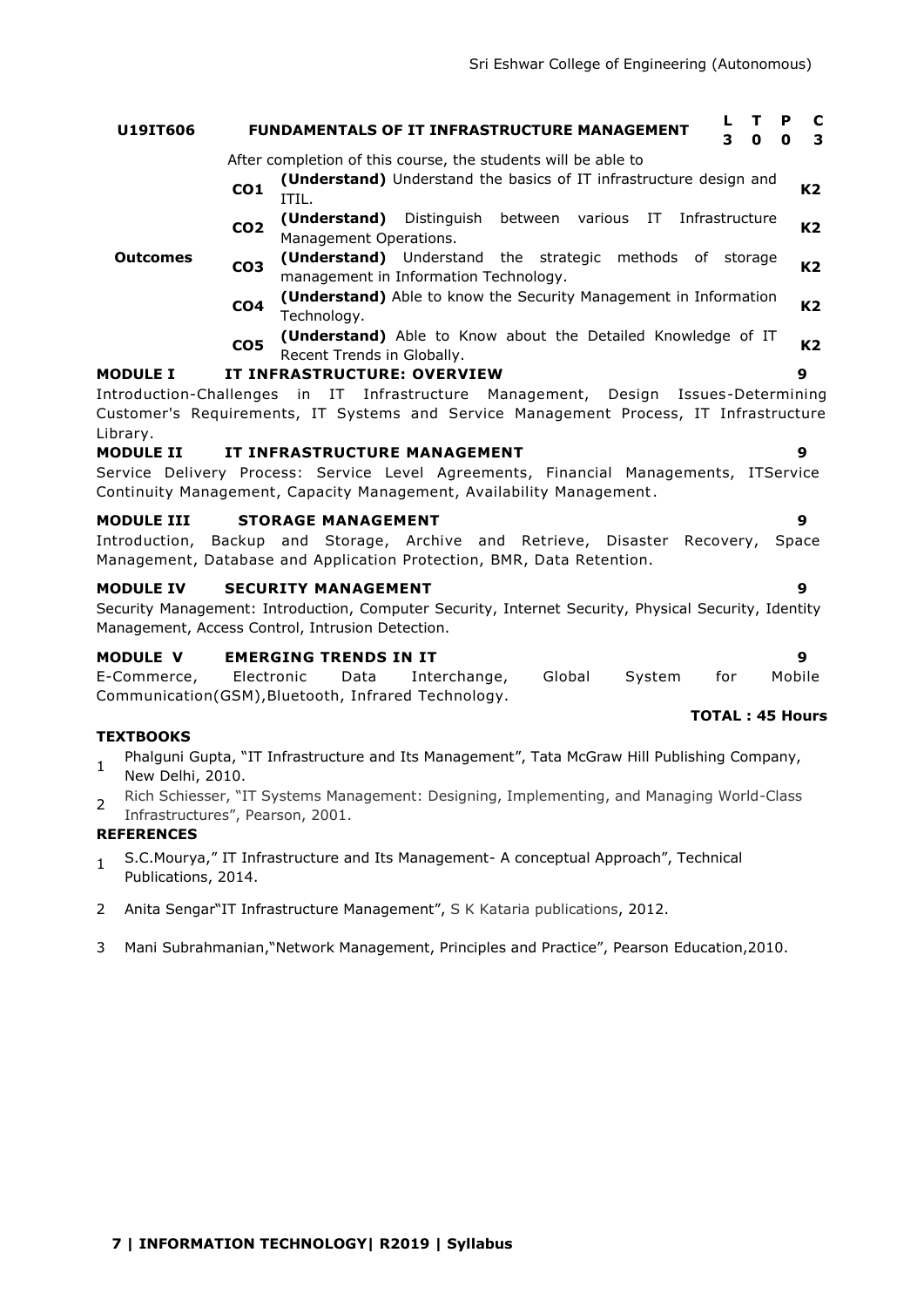| <b>U19IT607</b> | <b>MOBILE APPLICATION DEVELOPMENT</b> |       |  |  |
|-----------------|---------------------------------------|-------|--|--|
|                 |                                       | 3 0 0 |  |  |

After completion of this course, the students will be able to

- **CO1** Describe the challenges in mobile application design and development **K3**
- **Outcomes CO2** Use Practical Knowledge of the design for mobile applications for specific requirements **K3** specific requirements **CO3** Implement the design using Android SDK **K3**
	- **CO4** Develop applications using components of android framework **K3**
	- **CO5** Develop android applications including files and databases **K3**

## **MODULE I FUNDAMENTALS OF ANDROID 9**

Introduction to Android, Android versions and its feature ,Android Development Environment - System Requirements, Android SDK, Installing Java, and ADT bundle - Eclipse Integrated Development Environment (IDE), Creating Android Virtual Devices (AVDs)- Market and business drivers for mobile applications – Requirements gathering and validation for mobile applications.

## **MODULE II DESIGN ASPECTS 9**

Introduction – Basics of embedded systems design – Embedded OS - Design constraints for mobile applications, both hardware and software related – Architecting mobile applications – Android Libraries, Application Framework, Creating a New Android Project ,Defining the Project Name and SDK Settings, Project Configuration Settings, Configuring the Launcher Icon, Creating an Activity, Running the Application in the AVD, Stopping a Running Application, Modifying the Example Application, Reviewing the Layout and Resource Files

### **MODULE III ANDROID DEVELOPMENT PLATFORM 8**

Understanding Java SE and Virtual Machine , The Directory Structure of an Android Project , Common Default Resources Folders , The Values Folder , Leveraging Android XML, Screen Sizes , Launching Your Application: The AndroidManifest.xml File ,Creating Your First Android Application

### **MODULE IV ANDROID FRAMEWORK OVERVIEW 9**

Android Application Components, Android Activities: Defining the UI, Android Services: Processing in the Background, Broadcast Receivers: Announcements and Notifications Content Providers: Data Management, Android Intent Objects: Messaging for Components, Android Manifest XML: Declaring Your Components, Views and View Groups, Android Layout Managers, The View Hierarchy, Designing an Android User Interface using the Graphical Layout Tool

### **MODULE V FILES, CONTENT PROVIDERS,AND DATABASES 9**

Saving and Loading Files, SQLite Databases, Android Database Design, Exposing Access to a Data Source through a Content Provider, Content Provider Registration, Native Content Providers, Packaging and deployment – Interaction with server side applications – Using Google Maps, GPS and Wifi - Integration with social media applications

### **TEXTBOOKS:**

- 1 Code Complete: A Practical Handbook of Software Construction, 2016, 2nd Edition by Steve McConnell.
- $\mathcal{L}$ Mobile Apps Made Simple: The Ultimate Guide to Quickly Creating, Designing and Utilizing Mobile Apps for Your Business, 2016,2nd Edition by Jonathan McCallister
- 3 Android Application Development Cookbook- 2016,Second Edition by Rick Boyer and Kyle Mew

### **REFERENCES:**

- 1 <http://developer.android.com/develop/index.html>
- 2 Jeff McWherter and Scott Gowell, "Professional Mobile Application Development", Wrox, 2012
- 3 Charlie Collins, Michael Galpin and Matthias Kappler, "Android in Practice", DreamTech, 2012
- 4 James Dovey and Ash Furrow, "Beginning Objective C", Apress, 2012.
- 5 David Mark, Jack Nutting, Jeff LaMarche and Frederic Olsson, "Beginning iOS 6 Development: Exploring the iOS SDK", Apress, 2013.

### **8 | INFORMATION TECHNOLOGY| R2019 | Syllabus**